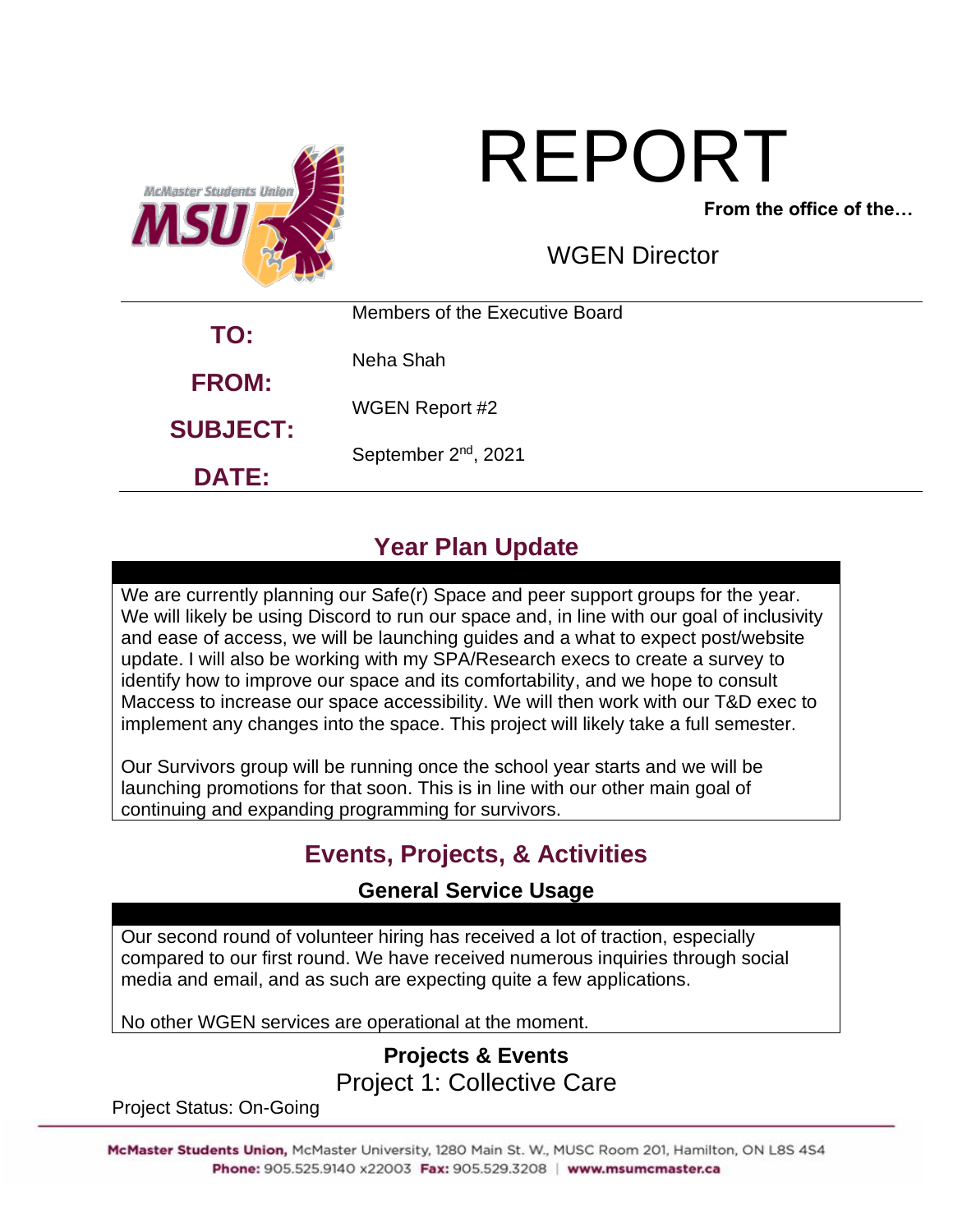#### **General Information:**

Collective Care is our virtual resource program in collaboration with SHEC. We provide gift cards to students too purchase essential items, including menstrual, childcare, safe(r) sex, food, and other resources. We are currently figuring out funding for Collective Care and submitted an application to the Special Projects fund for \$500. We have not yet heard back whether we will receive funding or when we can expect to receive funding from the MSU. Given that last year's Collective Care ran for four months and used over \$1000, we are seeking other avenues for funding, including PACBIC and other Hamilton/McMaster organizations. Funding applications will likely be going on throughout the year to sustain this program.

## Project 2: Meet the Services

Project Status: On-Going

Meet the Services is our introductory Zoom event in collaboration with SHEC, PCC, Maccess, and Diversity Services. The event's goal is to inform students about what services and opportunities we offer, share what peer support means and looks like, and other information about our services. There is a quiz portion of the event with prizes (\$50 gift cards), though we are still waiting to hear back from the Special Projects fund.

# Project 3: Hiring

Project Status: On-Going

Our second round of volunteer hiring is currently open and will be closing on September 11<sup>th</sup>. We have received quite a bit of interest in this round, indicated through inquiries and engagement with our post. This will be detailed more in the promotions section of the report.

Project 4: Tabling

Project Status: On-Going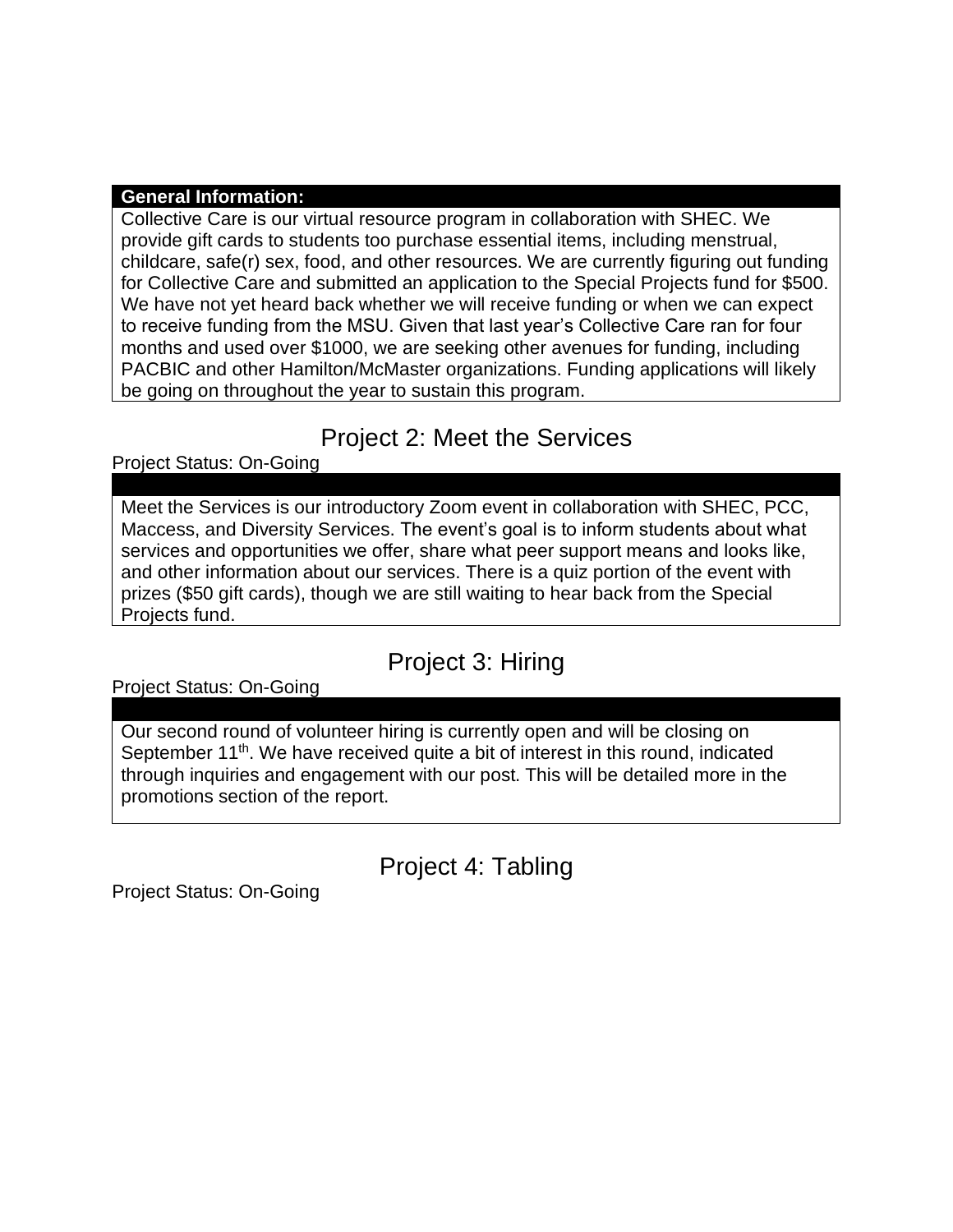WGEN is hoping to run a very informal tabling event on campus during Welcome Week. The goal of this event is to introduce students to our service. It is difficult to inform new students of our organization online, as students have to be on social media or follow certain accounts to find out about us. We asked prospective volunteers in their interviews how they found out about WGEN, and a large portion of upper year students responded that they had passed by our space in MUSC, when school was open in-person, and were motivated to learn more about us after that.

This small event has been very challenging to plan, as we have been waiting on approval from the Welcome Week committee; it has been difficult to find a table to use, as none of the campus groups we have reached out to has gotten back to us; and accessing our space to retrieve our physical marketing materials (our banner, stickers, and rave cards) is very confusing, as we have not yet heard back what the process to do that is.

Given that the event is currently scheduled for September  $7<sup>th</sup>$ , we are hoping to smooth out the details soon but are stuck waiting to hear back on our requests and questions.

# **Outreach & Promotions**

#### **Summary**

Since launching our hiring announcement, WGEN has gained around 20 Instagram followers. The post has been liked 109 times, saved 70 times, and reached 690 accounts as of August  $30<sup>th</sup>$  at 12pm. This is significantly higher than our first round. This engagement has all come before any of our serious promotions – as of now, only the peer support services have shared the post. We will be following an in-depth plan to share it during the coming weeks, as well as advertising the opportunity at the events we will be part of.

Our promotions execs, as well as myself and Julia, will be receiving promotional training next week. Upcoming promotions priorities include Meet the Services, our table, and hopefully a survey identifying ease of access to WGEN.

#### **Promotional Materials**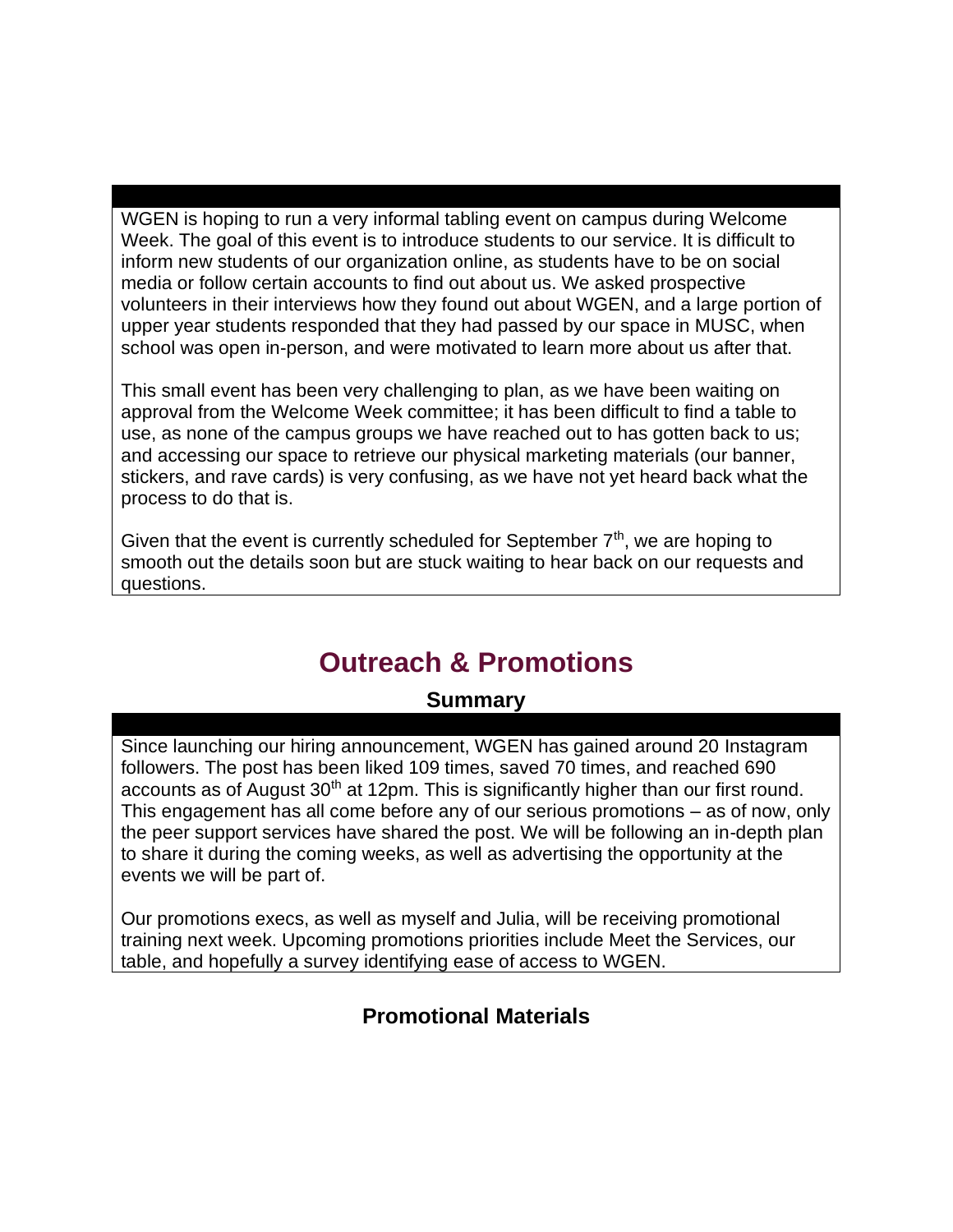

**Social Media Engagement**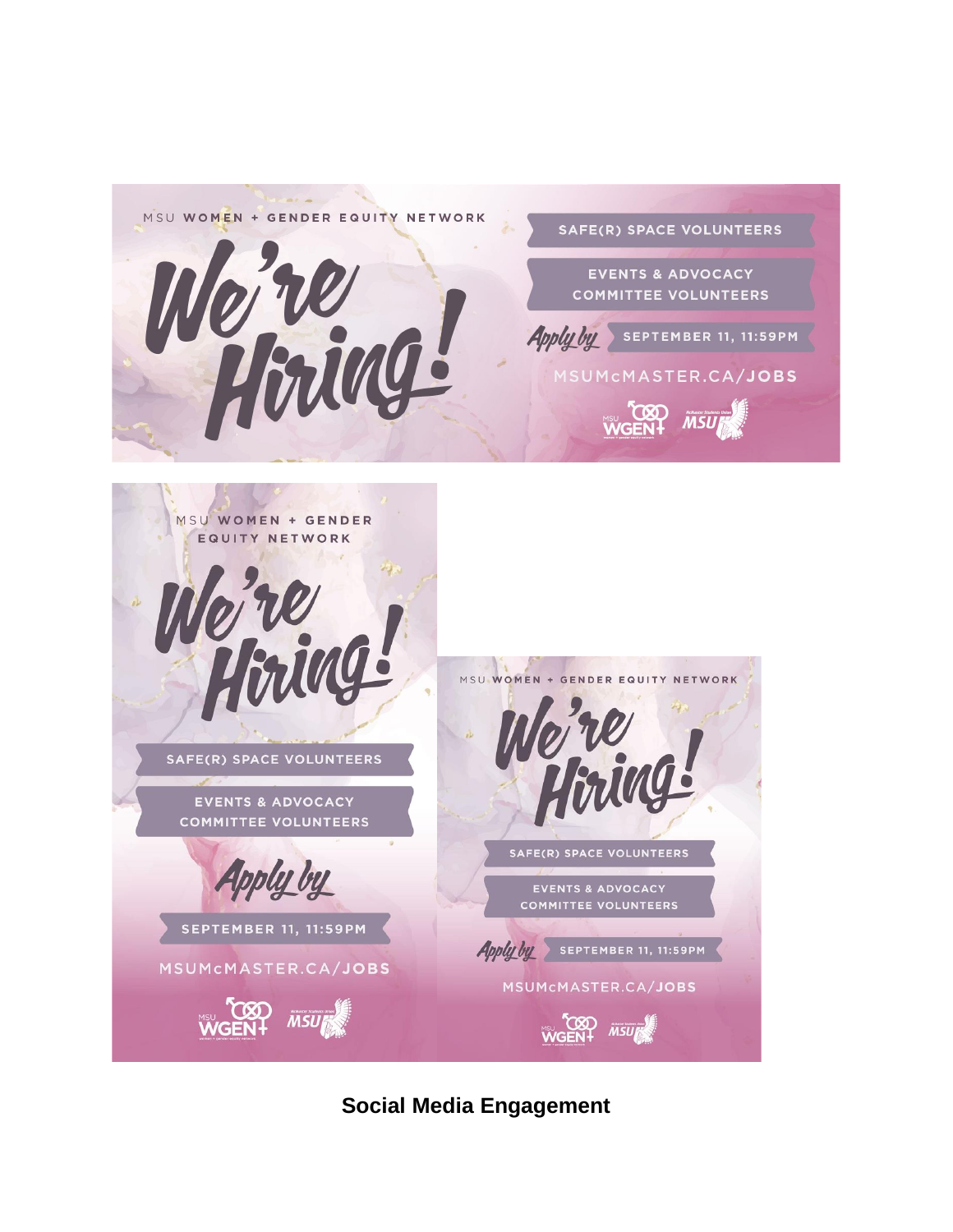# Instagram (Last 30 Days)

*Table 1: Instagram Engagement Insights*

| <b>Insights</b>                 | <b>Start</b><br><b>Values</b> | Last Report<br><b>Values</b> | <b>Current</b><br><b>Values</b> | <b>Report</b><br>Change (%) | <b>Total</b><br>Change (%) |
|---------------------------------|-------------------------------|------------------------------|---------------------------------|-----------------------------|----------------------------|
| <b>Followers</b>                |                               | 798                          | 824                             |                             | $+2.6%$                    |
| <b>Impressions</b>              |                               |                              | 2506                            |                             | $+1261%$                   |
| <b>Profile Visits</b>           |                               |                              | 185                             |                             | +3600%                     |
| <b>Website</b><br><b>Visits</b> |                               |                              | 30                              |                             |                            |
| <b>Reach</b>                    |                               |                              | 700                             |                             | $+204%$                    |

# Twitter (Previous Month)

*Table 2: Twitter Engagement Insights*

| <b>Insights</b>    | <b>Start</b><br><b>Values</b> | <b>Last Report</b><br><b>Values</b> | <b>Current</b><br><b>Values</b> | <b>Report</b><br>Change (%) | <b>Total</b><br>Change (%) |
|--------------------|-------------------------------|-------------------------------------|---------------------------------|-----------------------------|----------------------------|
| <b>Followers</b>   |                               |                                     |                                 | #DIV/0!                     | #DIV/0!                    |
| <b>Mentions</b>    |                               |                                     |                                 | #DIV/0!                     | #DIV/0!                    |
| <b>Likes</b>       |                               |                                     |                                 | #DIV/0!                     | #DIV/0!                    |
| <b>Impressions</b> |                               |                                     |                                 | #DIV/0!                     | #DIV/0!                    |
| Engagement         |                               |                                     |                                 | #DIV/0!                     | #DIV/0!                    |

# Facebook (Last 28 Days)

*Table 3: Facebook Engagement Insights*

| <b>Insights</b>   | <b>Start</b><br><b>Values</b> | <b>Last Report</b><br><b>Values</b> | <b>Current</b><br><b>Values</b> | <b>Report</b><br>Change (%) | Total<br>Change (%) |
|-------------------|-------------------------------|-------------------------------------|---------------------------------|-----------------------------|---------------------|
|                   |                               |                                     |                                 |                             |                     |
| <b>Likes</b>      |                               |                                     |                                 | #DIV/0!                     | #DIV/0!             |
| <b>Reach</b>      |                               |                                     |                                 | #DIV/0!                     | #DIV/0!             |
| <b>Views</b>      |                               |                                     |                                 | #DIV/0!                     | #DIV/0!             |
| <b>Engagement</b> |                               |                                     |                                 | #DIV/0!                     | #DIV/0!             |
| <b>Followers</b>  |                               |                                     |                                 | #DIV/0!                     | #DIV/0!             |

**Finances**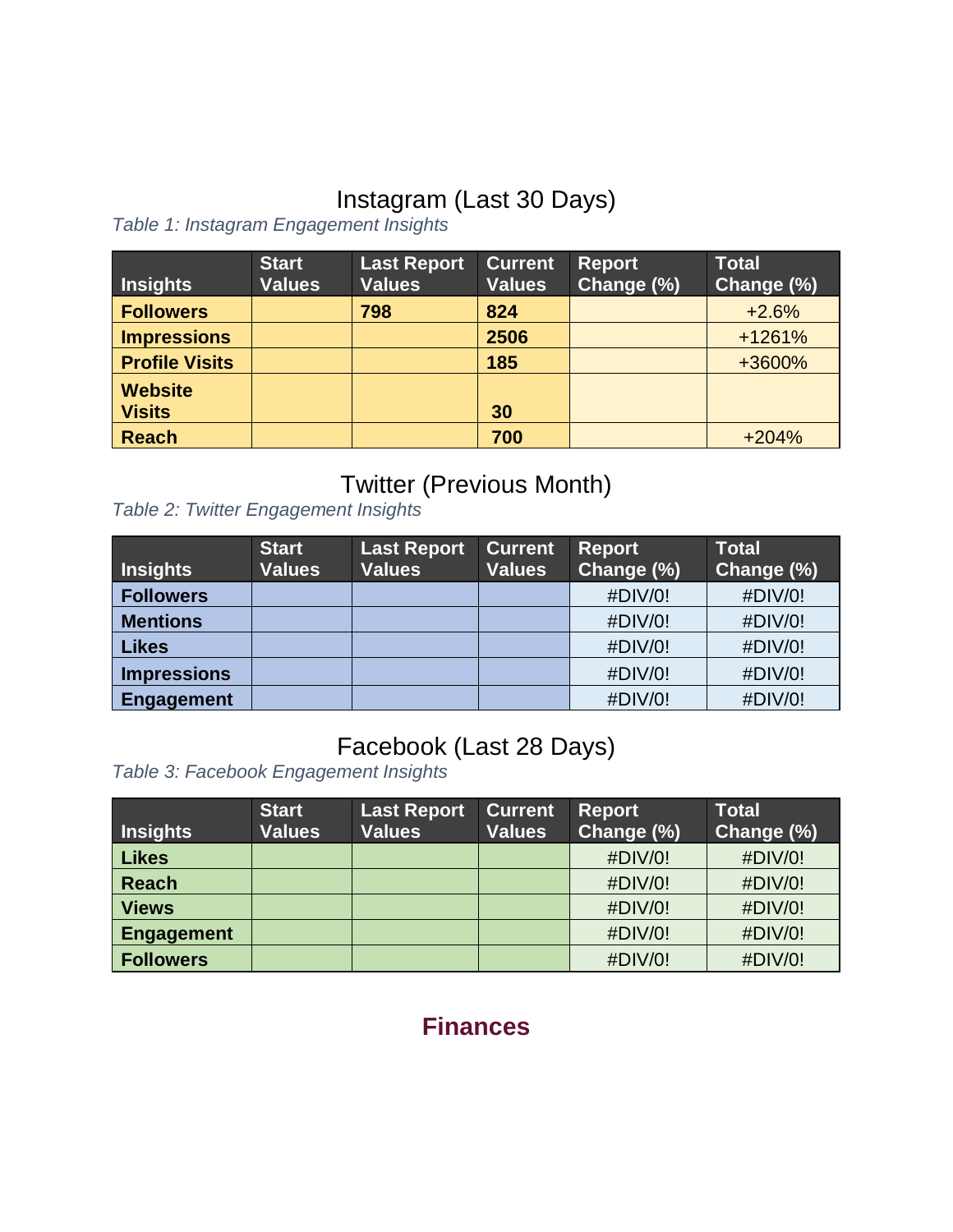WGEN, along with the other peer support services, has submitted two applications to the Special Projects fund. The first application is for "Meet the Services", for \$150, and the second is for "Collective Care", for \$500. Determining how we will fund Collective Care with SHEC has been a challenge, as our service resource budgets are not large enough to cover the projected cost of this program. Last year, it ran only during Winter 2021 and received \$800 from the MSU, and was partially funded by our own services' budgets. We are hoping to find other avenues for external funding and sponsorship, but this has proved difficult so far.

#### **Budget Summary**

*Table 4: Budget Tracker*

N/A: We have not yet spent any of our budget.

## **Executives and Volunteers**

So far, we have hired 17 Safe(r) Space volunteers and 5 Events & Advocacy Committee volunteers. We are very excited about the teams we have begun to put together and are especially excited to finish hiring our team. Hiring closes on September  $11<sup>th</sup>$ , and we project to hire around 25-30 more Safe(r) Space volunteers and 7-10 Events & Advocacy volunteers. As described above, this round of hiring has seen a lot more interest than the first round, so we can expect a higher volume of applications.

Our executive team is getting ready to fully step into their roles as the year picks up. I am having 1:1 meetings with every member of the team within this week and next week to outline the most imminent responsibilities and start assigning tasks to them. They are all very eager to get to work and Julia and I are so excited to see what they'll do this year!